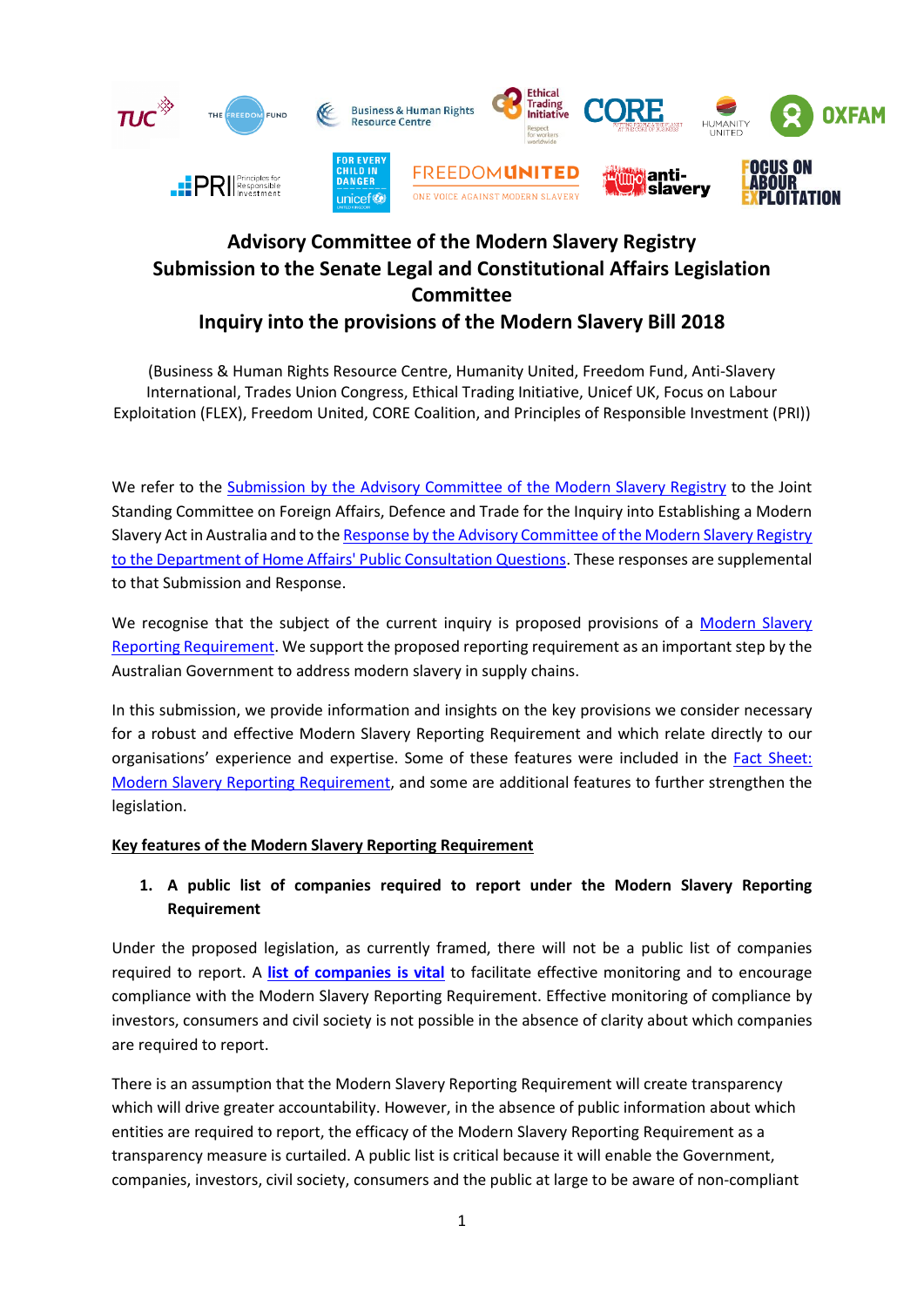

(Business & Human Rights Resource Centre, Humanity United, Freedom Fund, Anti-Slavery International, Trades Union Congress, Ethical Trading Initiative, Unicef UK, Focus on Labour Exploitation (FLEX), Freedom United, CORE Coalition, and Principles of Responsible Investment (PRI))

companies. A public list will also incentivise companies to comply with the reporting requirement and drive higher legislative compliance levels.

In the UK, the absence of a list has proven to be a serious legislative weakness. The UK Government estimates that at least 9,000 companies are required to publish modern slavery statements (the higher estimate is 11,000). Yet, the [Modern Slavery Registry](https://www.modernslaveryregistry.org/) operated by Business & Human Rights Resource Centre currently only holds statements for around 5,500 companies. The lack of a list of companies required to report has undermined our ability to monitor compliance with the legislation. From a government perspective, this is serious because it undermines the value and impact of its own legislation.

The current UK legislation is light-touch: it does not require companies to act to address modern slavery challenges – merely to report on steps taken – yet it has had a significant impact. Many companies are taking meaningful steps to address modern slavery such as online retailer, [ASOS plc,](https://www.asosplc.com/~/media/Files/A/Asos-V2/documents/asos-modern-slavery-statement-2016-18.pdf) and construction materials company, [Marshalls plc.](https://www.marshalls.co.uk/documents/policies/modern%20slavery%20statement%202018.pdf) The greatest challenge, however, lies with companies that are failing to report or meet their responsibilities to address modern slavery risks in their operations and supply chains.

Unless legislation creates a level playing field for the private sector without exception, unscrupulous companies will compete unfairly with responsible companies and, over time, responsible businesses will question the value of their actions if there is no penalty for companies that fail to take responsibility for their actions and impacts. The drivers and interrupters of modern slavery are often systemic and so require collective, rather than individual, company action to effect meaningful and lasting change. In the absence of a public list of reporting entities, laggards cannot be identified and pressed into action. The unintended consequence is that unfair emphasis is placed on consumer-facing companies, or those with name recognition, while smaller to medium-sized suppliers escape scrutiny.

Stakeholders in the UK have repeatedly raised this issue in relation to poor compliance with the UK Modern Slavery Act and lack of enforcement by the UK Government. The [Independent Anti-Slavery](http://www.antislaverycommissioner.co.uk/news-insights/taking-action-on-slavery-in-the-private-sector/)  [Commissioner](http://www.antislaverycommissioner.co.uk/news-insights/taking-action-on-slavery-in-the-private-sector/) called for a list of companies saying, "Whilst the 'transparency in supply chains' clause of the Act was landmark legislation, it failed to make provision for a list of all the companies…This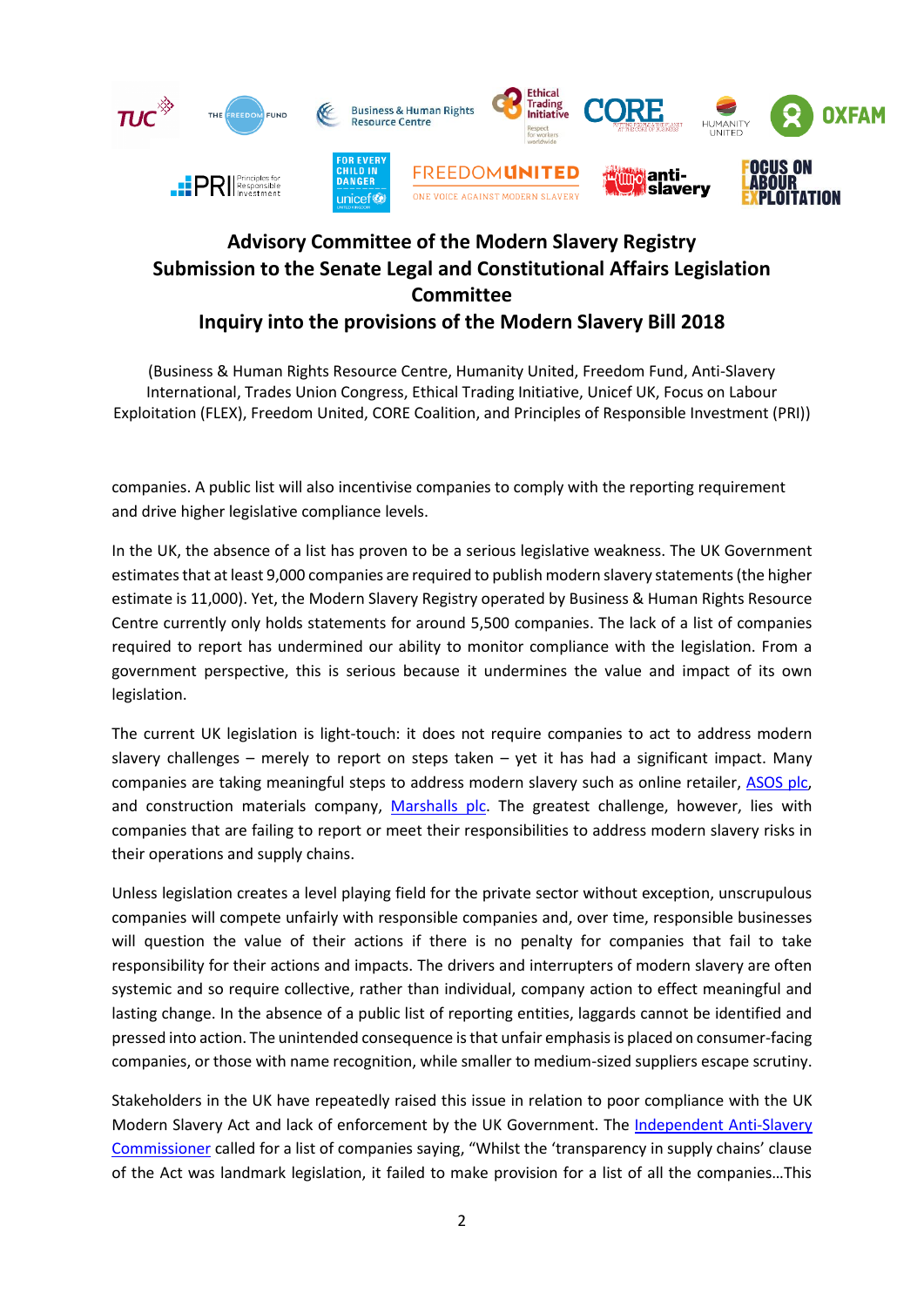

(Business & Human Rights Resource Centre, Humanity United, Freedom Fund, Anti-Slavery International, Trades Union Congress, Ethical Trading Initiative, Unicef UK, Focus on Labour Exploitation (FLEX), Freedom United, CORE Coalition, and Principles of Responsible Investment (PRI))

makes it problematic to identify non-compliant companies and engage with them to ensure they play their part." In its 2017 report, the UK [Joint Committee on Human Rights](https://publications.parliament.uk/pa/jt201617/jtselect/jtrights/443/44308.htm#_idTextAnchor046) highlighted the absence of a central list of companies as a shortcoming of the UK Modern Slavery Act. The UK House of Commons [Committee of Public Accounts](https://publications.parliament.uk/pa/cm201719/cmselect/cmpubacc/886/886.pdf) recommended in its 2018 report, 'Reducing Modern Slavery', that the Government "should consider publishing itself a list of companies who have complied and not complied with the legislation, rather than relying on NGOs to police the system."

The UK Government has recently committed to obtain a list of entities required to report under the UK Modern Slavery Act, recognising that this is of paramount importance. Given this trajectory in the UK, **the Australian Government should leverage these learnings and provide a public list of reporting entities to accompany the Modern Slavery Reporting Requirement from commencement**. This would significantly strengthen the efficacy of the Modern Slavery Reporting Requirement.

### **2. Modern Slavery Statements to be published on company websites**

We recommend that companies be required to publish Modern Slavery Statements issued under the Modern Slavery Reporting Requirement on their company website, ideally on their homepage. This step would ensure that statements are accessed by a wider audience of interested parties. This in turn would enhance the ability of the legislation to generate transparency of information about corporate measures to address modern slavery. A homepage publication requirement would also ensure that the process of preparing a company's Modern Slavery Statement attracts greater attention internally. This should assist in generating higher quality and more detailed statements.

### **3. Mandatory criteria**

We note that section 16(d) of the Modern Slavery Reporting Requirement requires a reporting entity to describe any actions taken to assess and address risks of modern slavery practices in its operations and supply chains. We further recommend that reporting entities be required to describe the actions taken to *identify* such risks and that this be included in section 16(d) of the Modern Slavery Reporting Requirement.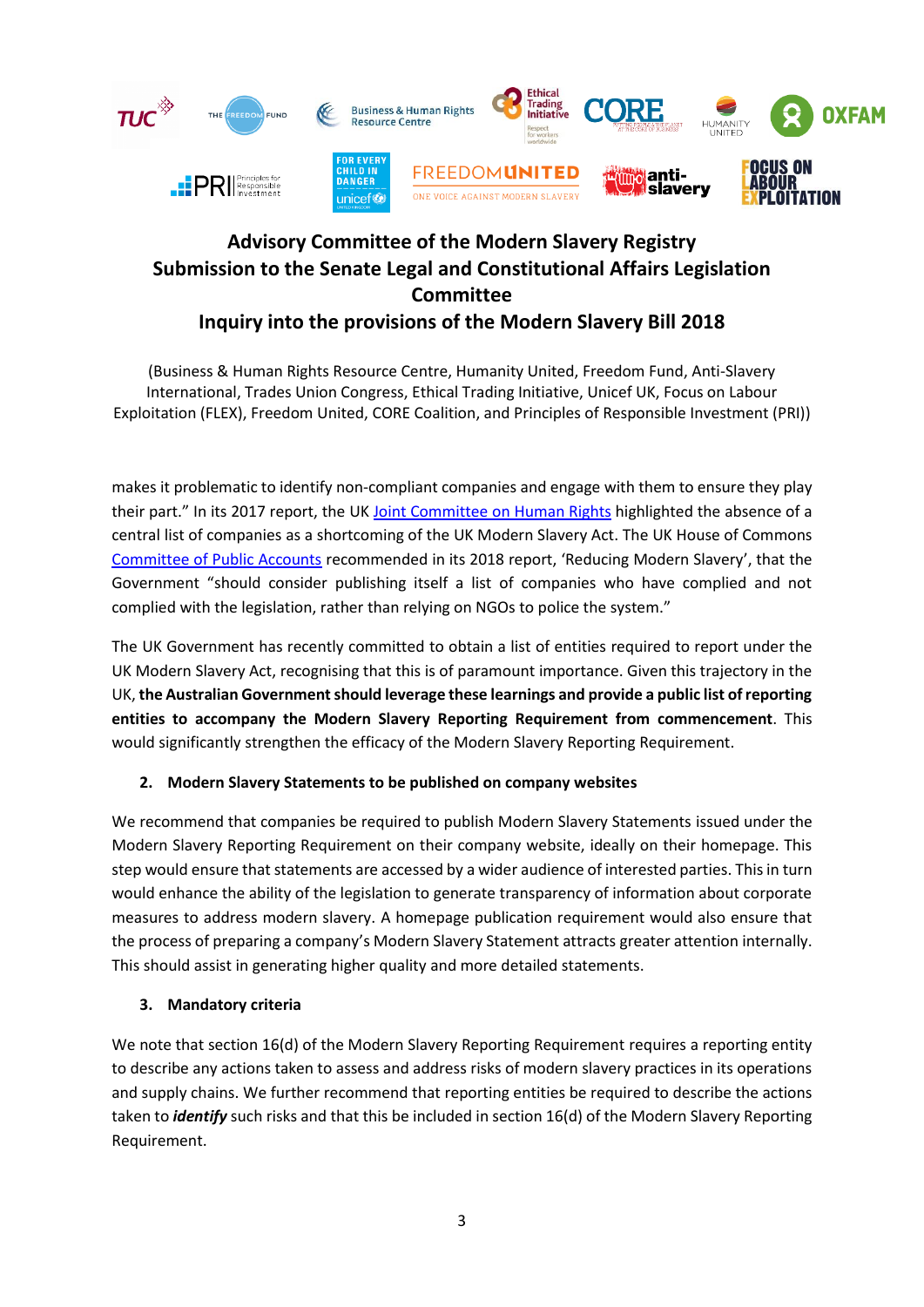

(Business & Human Rights Resource Centre, Humanity United, Freedom Fund, Anti-Slavery International, Trades Union Congress, Ethical Trading Initiative, Unicef UK, Focus on Labour Exploitation (FLEX), Freedom United, CORE Coalition, and Principles of Responsible Investment (PRI))

Modern Slavery Statements should:

- define the company's workforce;
- set out what due diligence procedures are in place to identify risks of human trafficking and forced labour;
- explain what is being done to monitor such risks;
- describe what is done to address human trafficking and forced labour;
- state what has been the outcome of these activities for workers or how, and at what point, this will be measured;
- state explicitly where there have been cases of labour exploitation, forced labour or human trafficking in the company's supply chain and the outcomes for affected workers; and
- describe what is being done to reduce the risk of recurrence.

We recommend that the parameters for reporting against the mandatory criteria for Modern Slavery Statements are explained in detail in the Government's Guidance to the Modern Slavery Reporting Requirement and that such parameters should cover the reporting areas suggested above.

#### **4. Registration of Modern Slavery Statements**

We note that section 19 of the Modern Slavery Reporting Requirement permits the Minister to either (a) register non-compliant statements or (b) not register non-compliant statements.

In the event that the Minister elects to publish a non-compliant statement, we recommend that an explanatory statement accompany the publication of such a statement on the register, stating that it is deemed non-compliant. Where the Minister elects not to register a statement, for reason of noncompliance, we recommend that a statement to this effect be recorded on the register.

In either case, it must be apparent to interested parties accessing the register when the statement of a reporting entity has been deemed to be non-compliant, whether registered or not.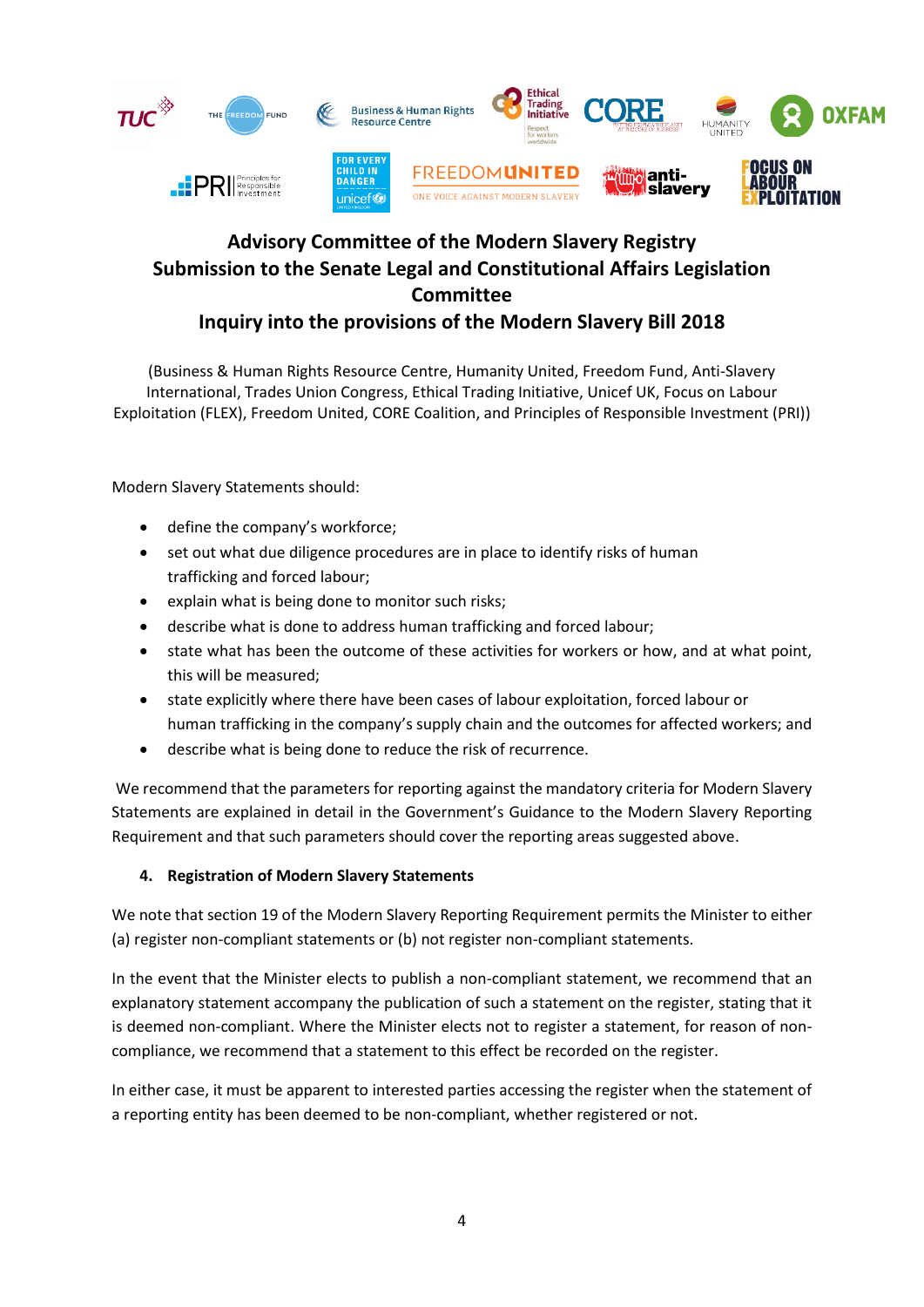

(Business & Human Rights Resource Centre, Humanity United, Freedom Fund, Anti-Slavery International, Trades Union Congress, Ethical Trading Initiative, Unicef UK, Focus on Labour Exploitation (FLEX), Freedom United, CORE Coalition, and Principles of Responsible Investment (PRI))

### **5. Public procurement incentives for compliance**

The Modern Slavery Reporting Requirement would be strengthened by including a provision that **prohibits suppliers who fail to comply with the reporting requirement from participating in public tender processes**. Any reporting entity, subject to the Modern Slavery Reporting Requirement, that fails to produce a compliant Modern Slavery Statement should be excluded from public procurement contracts. We welcome the position that an opt-in provision for voluntary reporting is available for smaller operators that are below the reporting threshold of the Modern Slavery Reporting Requirement. This should drive improved practice and will help to ensure that smaller operators are not disadvantaged in public tender situations.

In the UK, Baroness Young's Private Members Bill – 'Modern Slavery (Transparency in Supply Chains) [Bill](https://publications.parliament.uk/pa/bills/cbill/2016-2017/0105/17105.pdf)' seeks to amend the Modern Slavery Act 2015, in part, to exclude companies that fail to report under the UK Modern Slavery Act. The UK [Joint Committee on Human Rights](https://publications.parliament.uk/pa/jt201617/jtselect/jtrights/443/44308.htm#footnote-097-backlink) urged the UK Government to facilitate the passage of Baroness Young's Bill, or bring forward its own legislation, in the next session to achieve a similar objective.

### **6. Modern Slavery Statements Register**

We support the Modern Slavery Statements Register being a government-operated register as this will establish it as the official and legitimate location for accessing statements. We further support the fact that the proposed register for modern slavery statements will be **free and publicly accessible.** 

The register should be a resource that is useful across different stakeholder groups. To be effective, it will require functionality that allows users to search and collate statements according to a user's specifications, such as by company name, country of headquarters, sector/industry and stock exchange (if applicable). It could also provide access to additional resources such as guidance, analysis or commentary published by the Government and civil society. To determine which functionality and features would be most useful for stakeholders, the Government should collaborate in the design of the registry with external experts.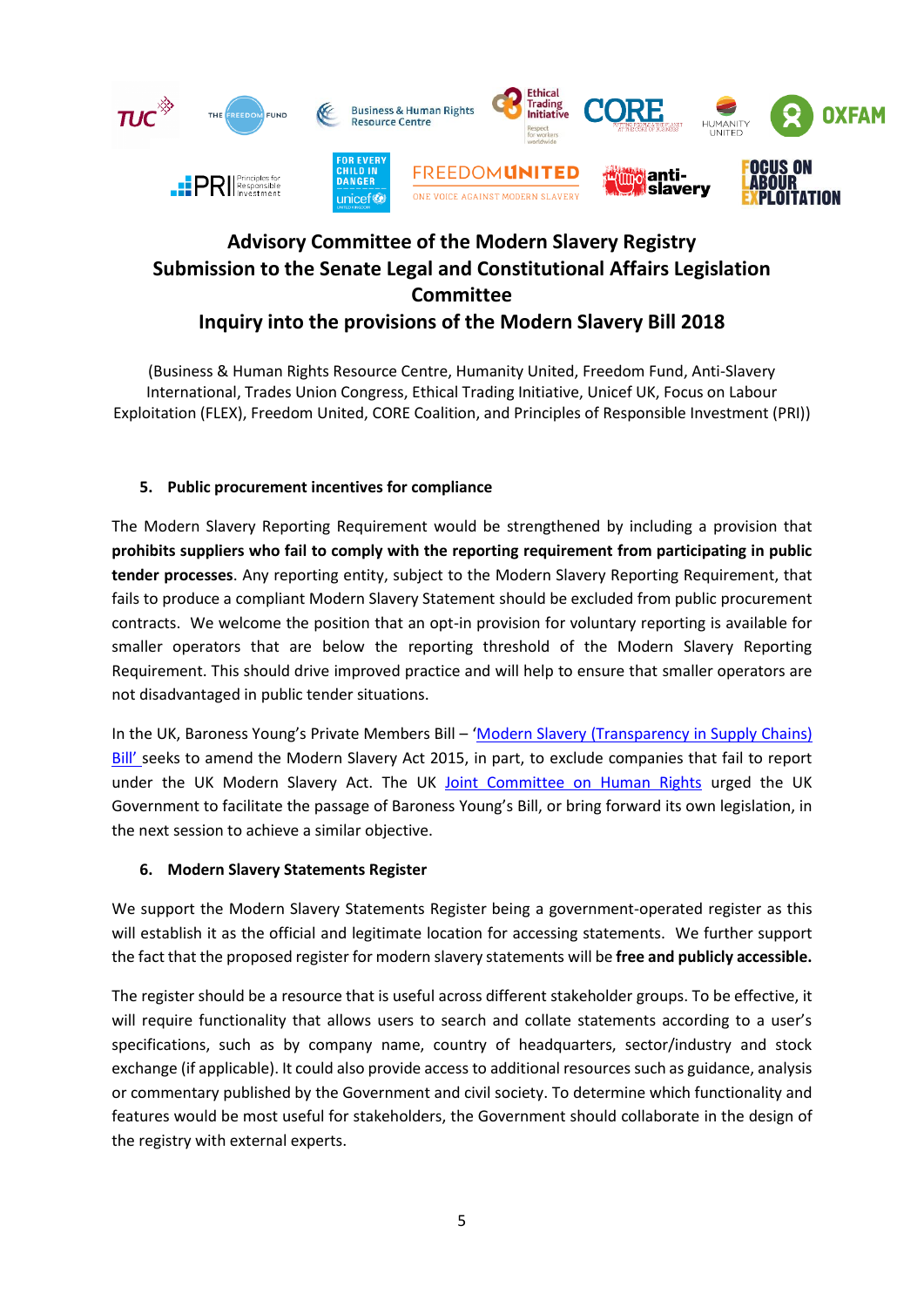

(Business & Human Rights Resource Centre, Humanity United, Freedom Fund, Anti-Slavery International, Trades Union Congress, Ethical Trading Initiative, Unicef UK, Focus on Labour Exploitation (FLEX), Freedom United, CORE Coalition, and Principles of Responsible Investment (PRI))

For the central register to operate effectively, a **list** of the companies required to comply with the reporting provision is critical for the reasons set forth in point #1 above.

We recommend that the register for modern slavery statements should meet the following **criteria**:

- free, open and publicly accessible;
- reliably and consistently funded;
- continuously updated;
- historical to facilitate year-on-year progress to be tracked;
- single, central location;
- user-friendly;
- easily searchable to facilitate analysis and comparison; and
- well-publicised.

#### **7. Clear and comprehensive guidance for business and awareness-raising**

We note that the Government intends to provide **guidance** for the business community and we fully support this. We recommend that clear, comprehensive and detailed guidance for business on how to comply with the Modern Slavery Reporting Requirement, and which reflects existing corporate responsibilities under the UN Guiding Principles on Business and Human Rights (and Interpretive Guide), be prepared in consultation with external stakeholder groups. We further recommend that the guidance is launched and publicised ahead of enactment.

The introduction of Modern Slavery Reporting Requirement should also be supported by a **public awareness campaign**. A successful public campaign would increase engagement by businesses, investors and consumers with the Modern Slavery Reporting Requirement. Such a campaign should aim to raise awareness amongst both business and the wider community about the new legislative requirement as well as, more broadly, the human rights risks associated with supply chain sourcing. The impact of the Modern Slavery Reporting Requirement relies largely on the power of public scrutiny, particularly by investors and civil society, to induce companies to comply. A comprehensive public awareness campaign is essential to generate public awareness about the new reporting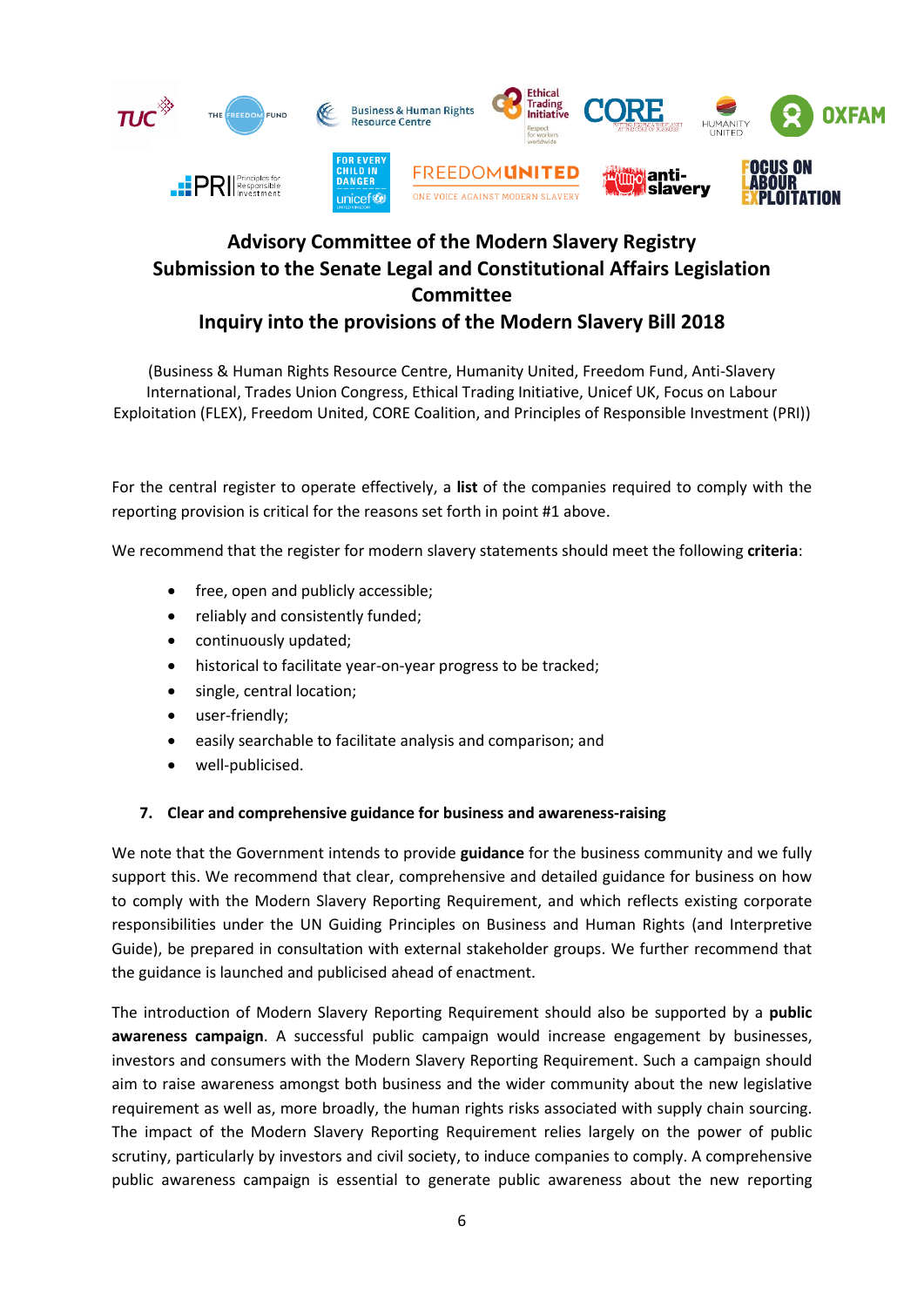

(Business & Human Rights Resource Centre, Humanity United, Freedom Fund, Anti-Slavery International, Trades Union Congress, Ethical Trading Initiative, Unicef UK, Focus on Labour Exploitation (FLEX), Freedom United, CORE Coalition, and Principles of Responsible Investment (PRI))

requirement and to ensure that the power of public scrutiny is adequately harnessed so as to achieve greater legislative impact and, ultimately, effectiveness.

### **8. Financial penalties for non-compliant companies**

We are disappointed that financial **penalties** for non-compliance by qualifying entities are not included in the draft bill. We recommend that financial penalties should apply where entities:

- fail to produce a modern slavery statement;
- produce statements that fail to meet the minimum requirements of being signed and approved by the appropriate person(s) and body, respectively;
- produce statements that omit mandatory criteria; or
- produce statements that include false or misleading information.

We recommend that, should low reporting levels or poor reporting standards warrant it, penalties be phased-in after an initial three-year grace period post enactment following the first legislative review.

We consider financial penalties for non-compliant entities to be critical for an effective reporting requirement. Regulatory regimes that do include strict financial penalties have resulted in much higher compliance levels. For example, the Gender Pay Gap reporting regime in the UK requires certain entities with more than 250 employees to report on, among other data, the difference in average hourly pay between men and women. Entities that fail to report face an unlimited fine, determined by the courts. It was anticipated that 9,000 entities would be subject to this reporting requirement and, according to the UK Government's Gender Pay Gap registry, over 10,000 entities have reported.

Penalties make governments' intentions to enforce legislation clear and have also proved to be effective in raising awareness about legislative requirements. For example, the EU General Data Protection Regulation (GDPR), which introduces obligations on companies in respect of the handling and processing of personal data, includes financial penalties of up to 20 million Euros or 4% of a company's annual global turnover, whichever is highest. Consequently, there was a high degree of consultation and discussion amongst businesses and other organisations on how to comply with GDPR, before it came into effect, and a high degree of compliance subsequently.